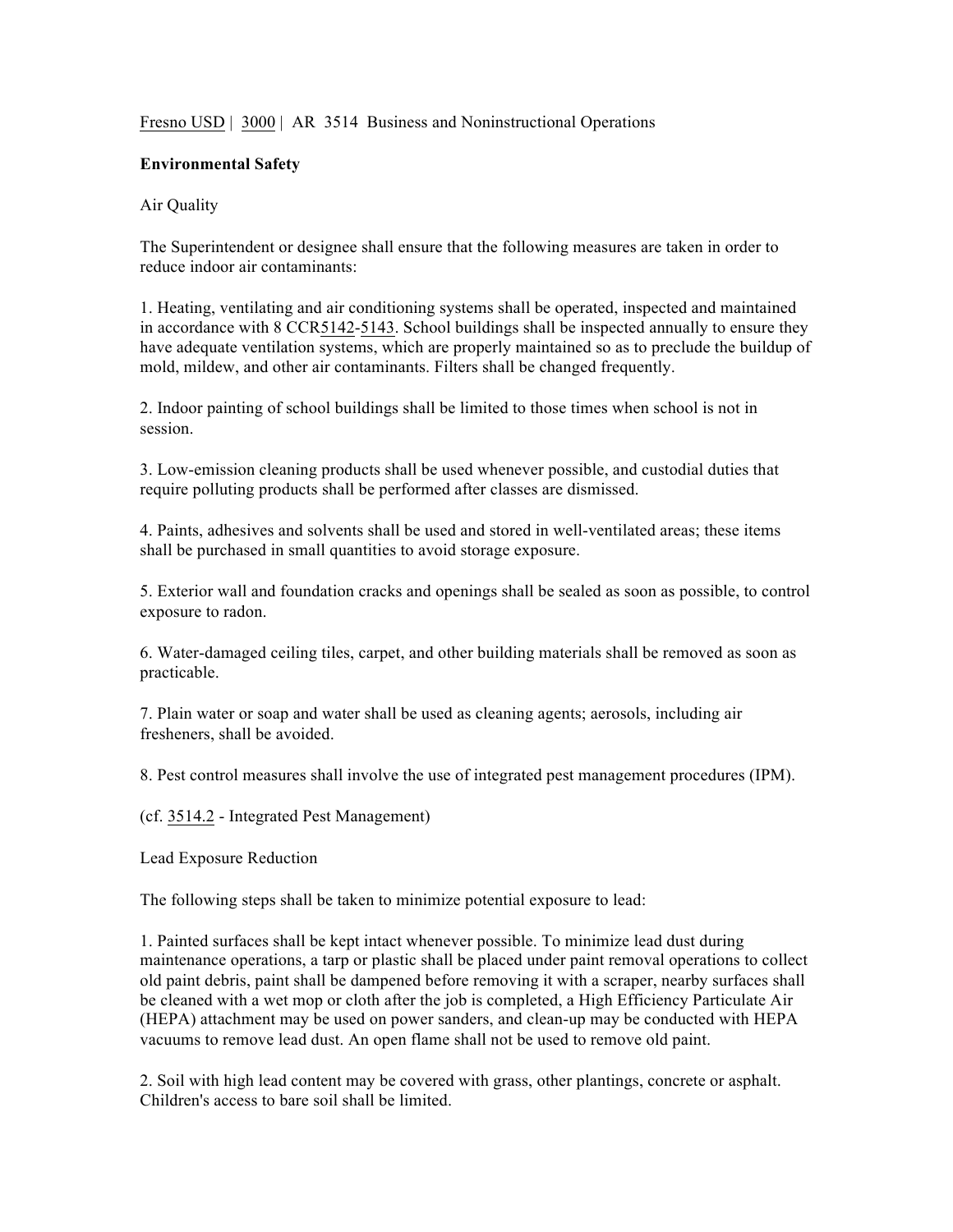3. When drinking water is found to have unacceptable levels of lead, water outlets shall be flushed daily for at least 30 seconds prior to use. The Superintendent or designee also may reduce lead concentrations in the source water, install a corrosion control device at the school's point of entry, or provide bottled water as appropriate.

4. Lead exposure hazards shall be evaluated before any renovation or remodeling is begun, and children shall not be allowed in or near buildings in which these activities may create lead dust. Contractors and workers shall comply with state and federal standards related to the handling and disposal of lead debris and the clean-up and containment dust within the construction area.

5. The Superintendent or designee may provide parents/guardians and students with information about the prevention of lead poisoning.

(cf. 5141.32 - Child Health and Disability Prevention Program)

6. Remedial action to abate existing lead hazards shall be taken only by personnel qualified in accordance with law. (Education Code 32243)

Asbestos Testing and Abatement

Maintenance staff shall be trained in the location, identification, proper cleaning and ongoing maintenance of asbestos-containing materials and in the removal and decontamination of small amounts of such materials when needed to repair pipes or perform similar duties. Extensive asbestos abatement work shall be completed by state-certified asbestos abatement contractors in compliance with state and federal standards.

The district's complete, updated management plan for material containing asbestos in school buildings shall be available for inspection in district and school offices during normal business hours. Parent, teacher and employee organizations shall annually be informed of the availability of this plan. (40 CFR 763.93)

(cf. 3580 - District Records)

(cf. 4112.9/4212.9/4312.9 - Employee Notifications)

(cf. 5145.6 - Parental Notifications)

Other Environmental Safety Precautions

Principals or their designees shall enforce school rules designed to:

1. Prevent the accumulation of flammable, noxious or otherwise dangerous materials unless adequate safeguards are provided

(cf. 6161.3 - Toxic Art Supplies)

2. Keep all school facilities free of debris

3. Keep walkways at all times open to pedestrian traffic and clear of obstructions